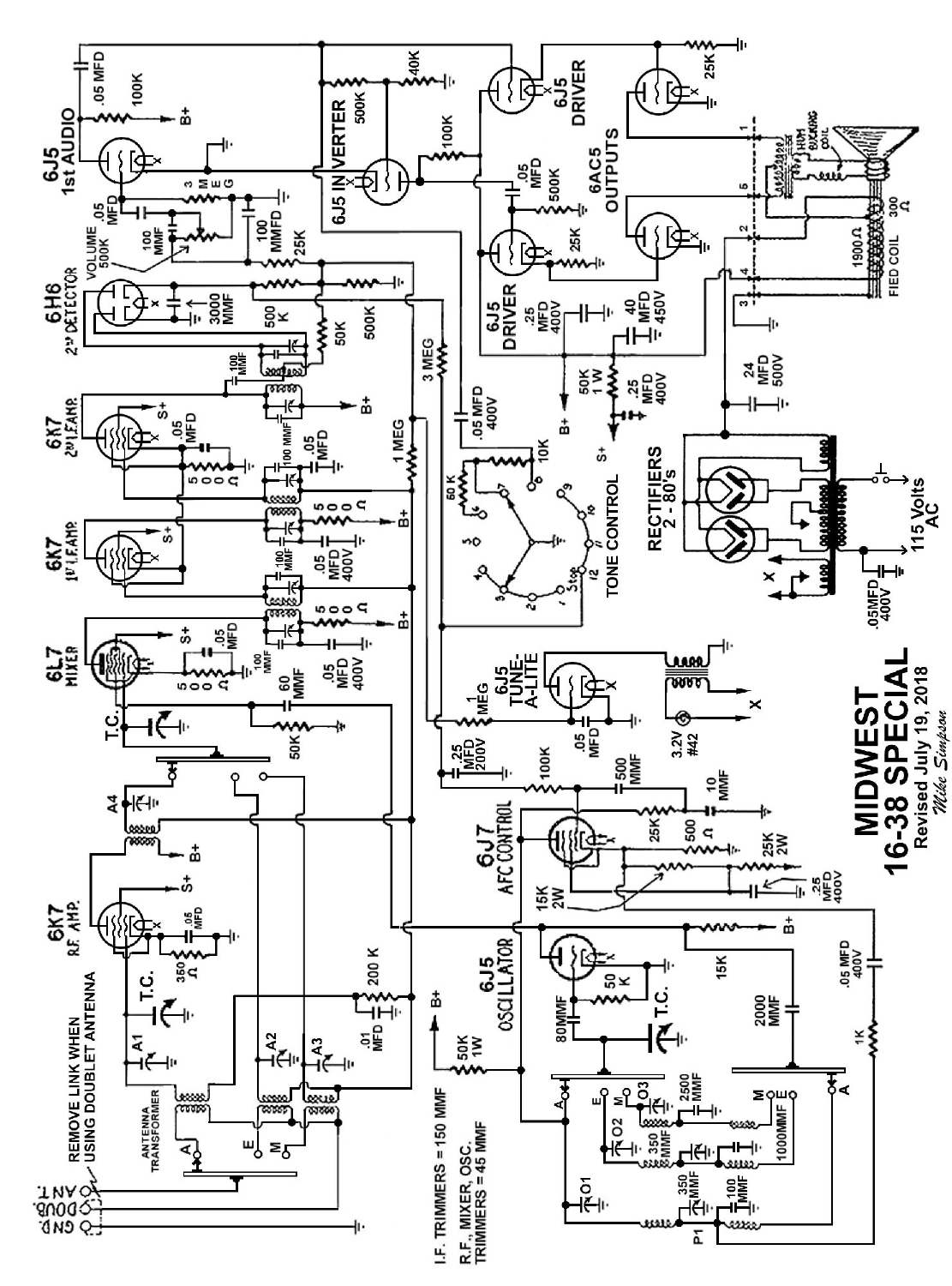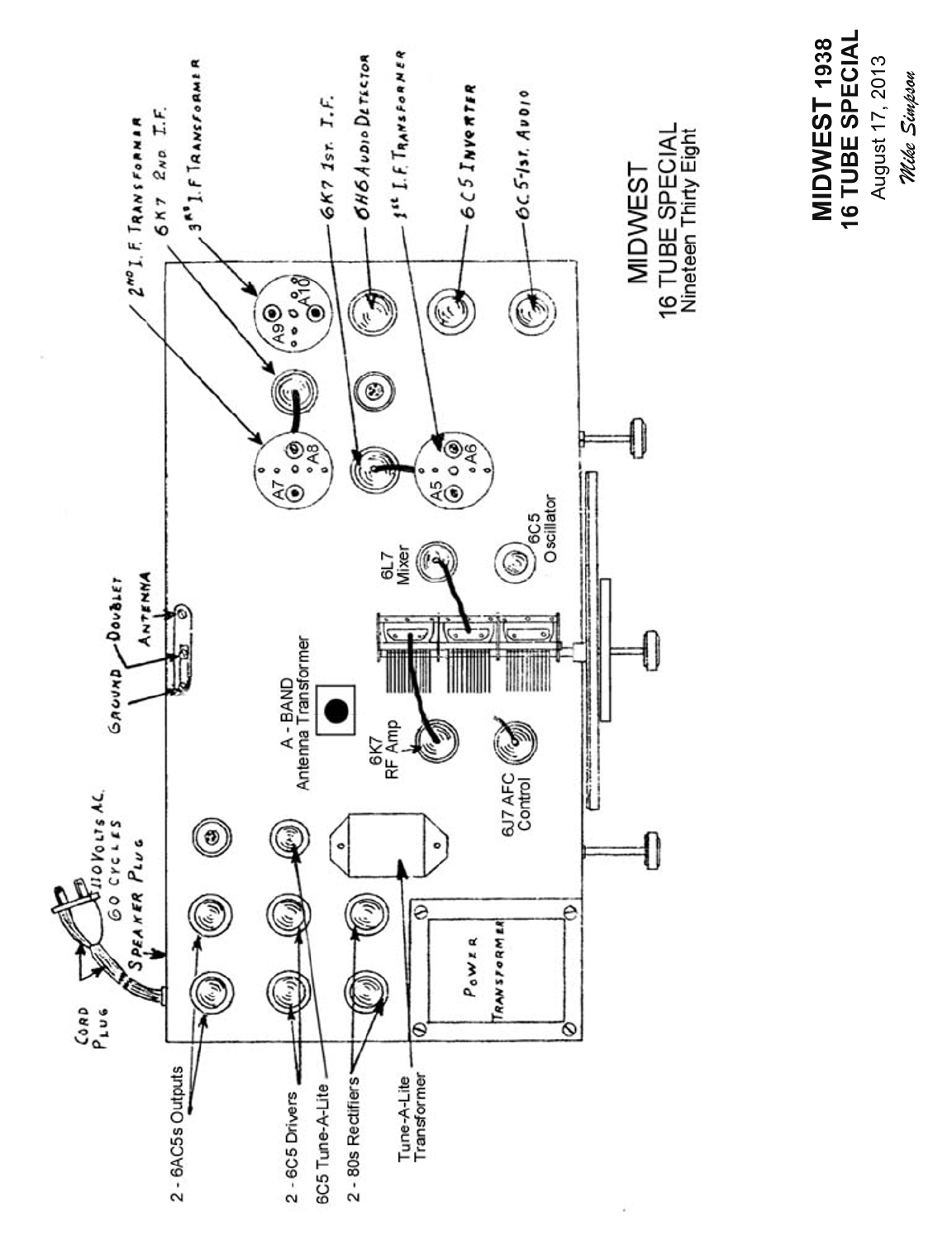

**MIDWEST 1938 16 TUBE SPECIAL ADJUSTMENT LOCATIONS** 

Revised October 20, 2015

Mike Simpson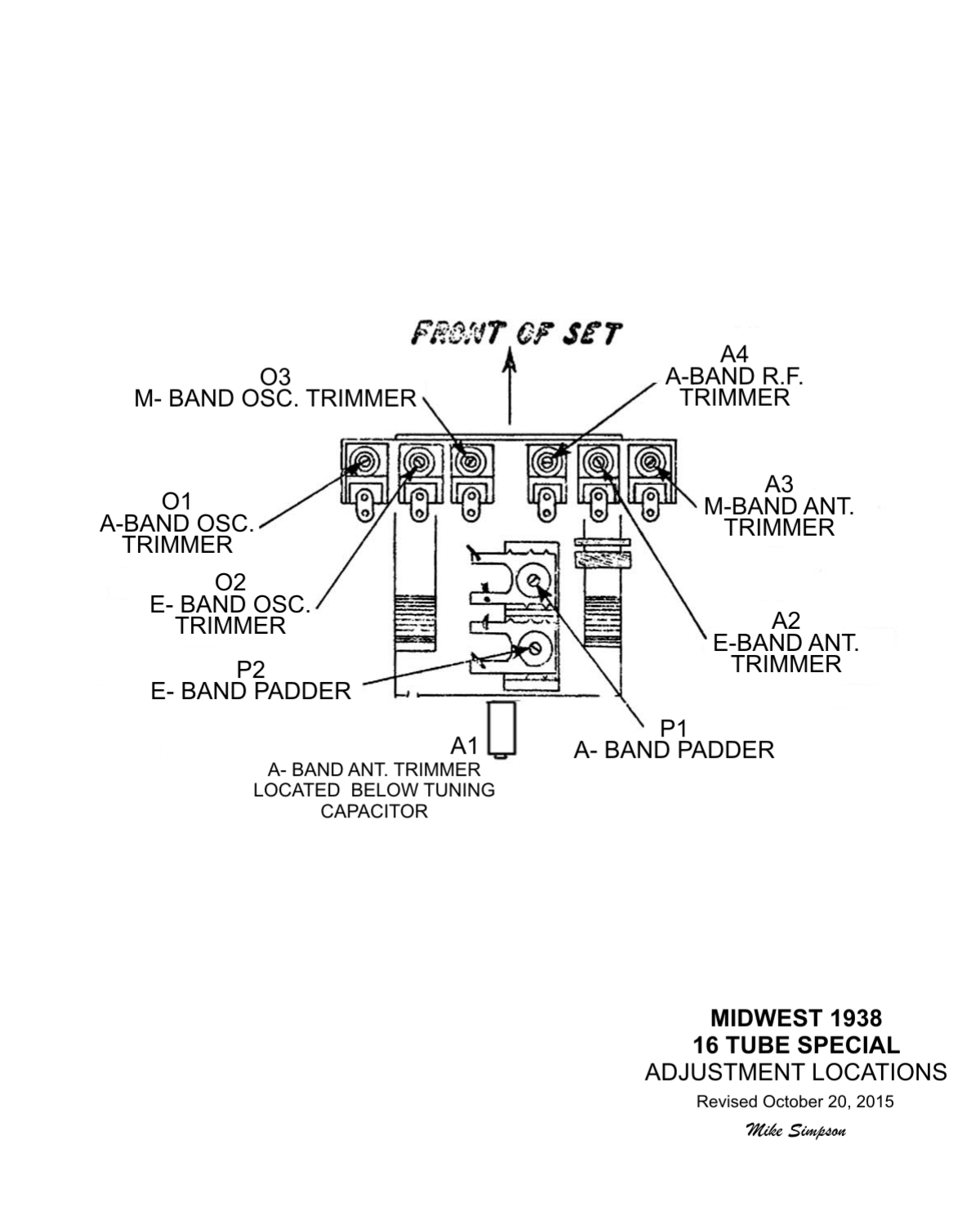## ALIGNMENT INSTRUCTIONS FOR MIDWEST CHASSIS SPECIAL 16-38

- 1. Remove oscillator tube.
- 2. Connect high side of signal generator to grid cap of mixer through .01uFD capacitor, low side to chassis.
- 3. Set Signal Generator for 456 KC, modulated output.
- 4. Connect voltmeter to measure AC voltage at voice coil or DC voltage on AVC line.
- 5. Adjust IF trimmers A5 thru A9 for maximum output. Repeat several times using as low as possible output from Signal Generator. (A10 will be adjusted later)
- 6. Replace Oscillator tube.
- 7. Connect Signal Generator to antenna terminal through a 200 ohm resistor in parallel with a 10 MMFD capacitor.
- 8. Turn Tone Control/AFC switch to the AFC OFF (Counter-clockwise) positions.
- 9. Set band switch to "A" band, receiver and generator to 1400 KC.
- 10. Adjust Oscillator Trimmer O1, Antenna and RF trimmers A1 & A4 for Maximum.
- 11. Set Generator and receiver to 600 KC. Adjust Oscillator Padder P1 for maximum.
- 12. Repeat steps 9 thru 11 for proper tracking.
- 13. Set band switch to "E" band, receiver and generator to 4.0 MC.
- 14. Adjust Oscillator trimmer O2 and Antenna Trimmer A2 for Maximum.
- 15. Set Generator and receiver to 1700 KC. Adjust Oscillator Padder P2 for maximum.
- 16. Repeat steps 13 thru 15 for proper tracking.
- 17. Set band switch to "M" band, receiver and generator to 29 MC.
- 18. Adjust Oscillator Trimmer O3 and Antenna Trimmer A3 for Maximum.

## **Automatic Frequency Control Adjustment**

- 1.Set receiver band switch to Broadcast band A position.
- 2. Turn Tone Control/AFC switch to the AFC OFF (Counter-clockwise) positions.
- 3. Connect 5 Milliamp meter in series with 6J7, AFC Control Tube, cathode.